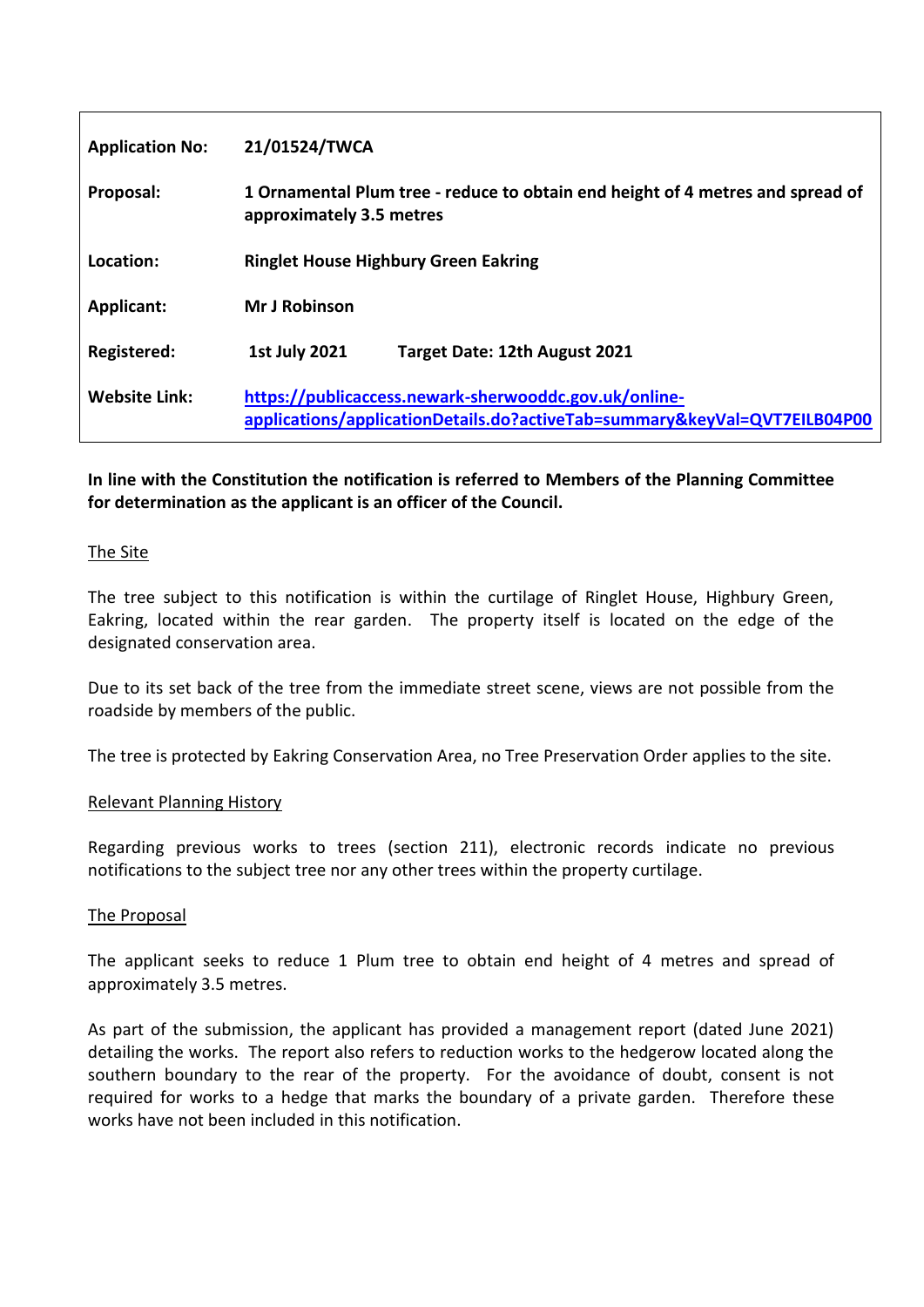# Planning Policy/Legislative Framework

Trees in a conservation area that are not protected by an Order are protected by the provisions in section 211 of the Town and Country Planning Act 1990. These provisions require people to notify the local planning authority (LPA), using a 'section 211 notice', 6 weeks before carrying out certain work on such trees, unless an exception applies. The work may go ahead before the end of the 6 week period if the LPA gives consent. This notice period gives the authority an opportunity to consider whether to make a Tree Preservation Order (TPO) on the tree. It is important to note, a Section 211 notice is not an application for consent under TPO, so the authority cannot:

- refuse consent; or
- grant consent subject to conditions.

As government guidance informs, when assessing a Section 211 notice, the LPA's main consideration should be the amenity value of the tree. In addition, they must pay special attention to the desirability of preserving or enhancing the character or appearance of the conservation area.

'Amenity' is not defined in law, so authorities need to exercise judgment when deciding whether it is within their powers to make an Order. When assessing amenity value, the Local Planning Authority considers the following:

- Visibility the extent to which the trees or woodlands can be seen by the public, normally from a public place, such as a road or footpath, or accessible by the public; and
- Individual, collective and wider impact assess the particular importance of an individual tree, of groups of trees or of woodlands by reference to its or their characteristics. This can include size and form, rarity, historic value etc.); and

Where relevant to an assessment of the amenity value of trees or woodlands, authorities may consider taking into account other factors, such as importance to nature conservation or response to climate change. These factors alone would not warrant making an Order.

## **Consultations**

A Section 211 notice (Tree works in Conservation Area Notification) or notification by a statutory undertaker does not need to be publicised, however we may if necessary consult the Local Authority's Tree Consultant.

In this instance, the Local Authority's Tree Consultant comments were not sought given that the level of works proposed can be assessed by the case officer.

Comments of the Business Manager

Appraisal of proposed works

Visibility: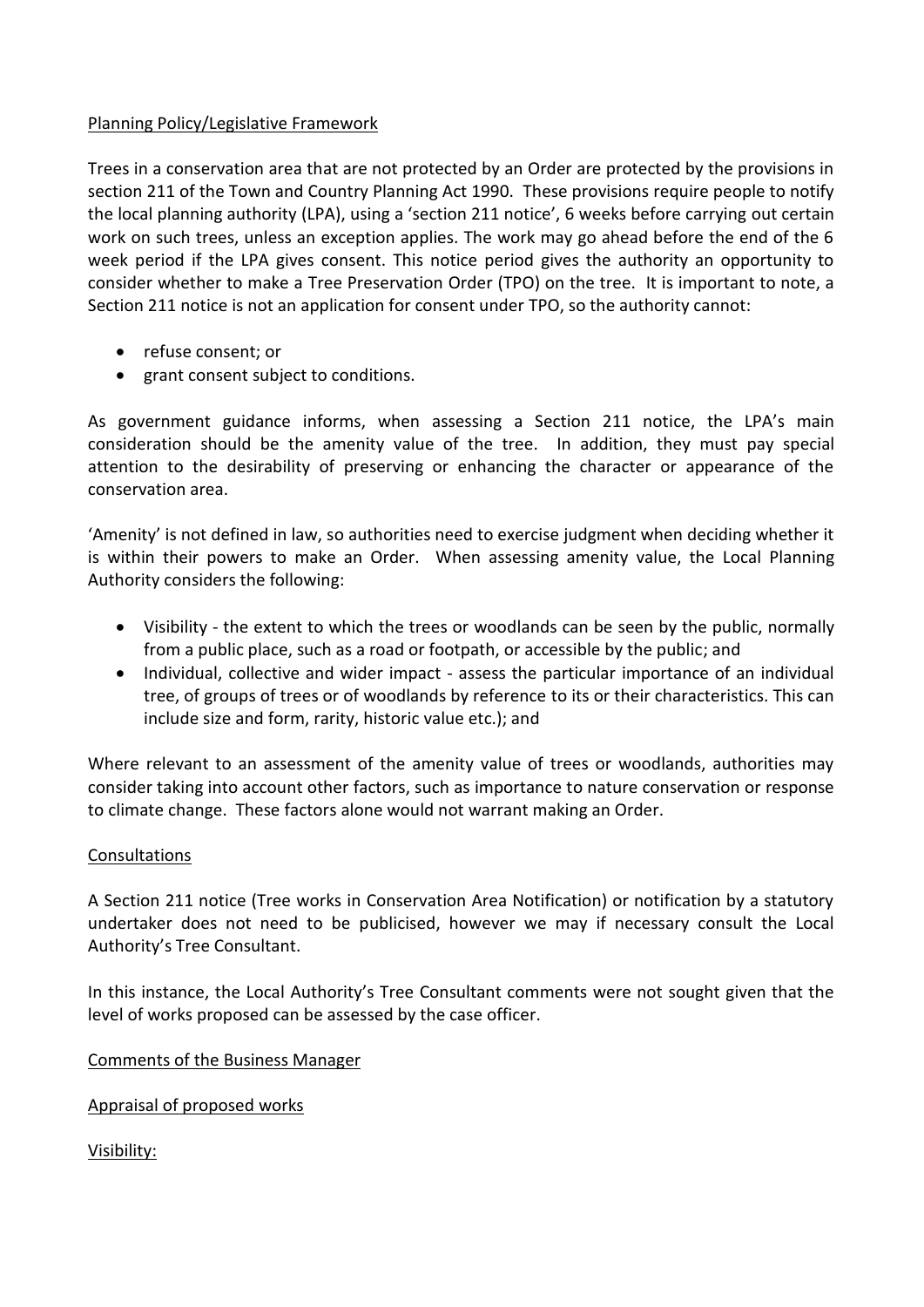The subject tree, as mentioned above, is located to the rear of the property and due to its location, views of the tree are restricted to within the rear garden only. Therefore when assessing the trees suitability for protection, the assessment scores low regarding views by the public from a public place, such as a road or footpath, or accessible by the public.

### Individual, collective and wider impact:

Ornamental plum trees belong to the Prunus species, which also includes flowering cherry, nectarine and peach. Such species can be widely found growing across the area, both in public and private areas. Such trees are appreciated for their springtime display of blossoms.

The subject tree is located close to a mixture of trees and hedgerow forming an attractive linear group (to the south) along the rear boundary of Ringlet House and adjoining properties. From the photograph provided (included in Professional Arboricultural Care Management Report dated 9<sup>th</sup>



June 2021) the tree appears to be healthy although presents an unbalanced canopy. Plum trees tend to respond well to pruning and the proposed reduction would be unlikely to place the tree under any unnecessary stress, resulting in new growth visible during the following growing season and over time a balanced canopy.

Furthermore, impact of reduction works to the overall view of the area will be mitigated by those surrounding trees and hedgerow, resulting in little or no impact on the overall 'green' view of the area.

Due to the type of tree, a proliferation of new growth is often presented from pruning points. Once such works are undertaken, further works may be required. on a cyclical basis to ensure the tree maintains an appropriate size for its location and balanced canopy.

On undertaking any works, it is recommended these are in accordance with BS3998 2010. It is expected that all vegetation control is carried out in accordance with best arboricultural practice and also care taken not contravene the provisions of legislation protecting plants and wildlife.

#### Conclusion

In conclusion, as this type of tree responds well to pruning, it is considered that the proposal would not place un-necessary stress on the subject tree and its ability to flourish in the future. Furthermore, as views of the tree are limited to rear gardens only, the resulting works will not unduly harm the character and appearance of the conservation area within the immediate area.

### Recommendation

That no objection is raised to the proposal.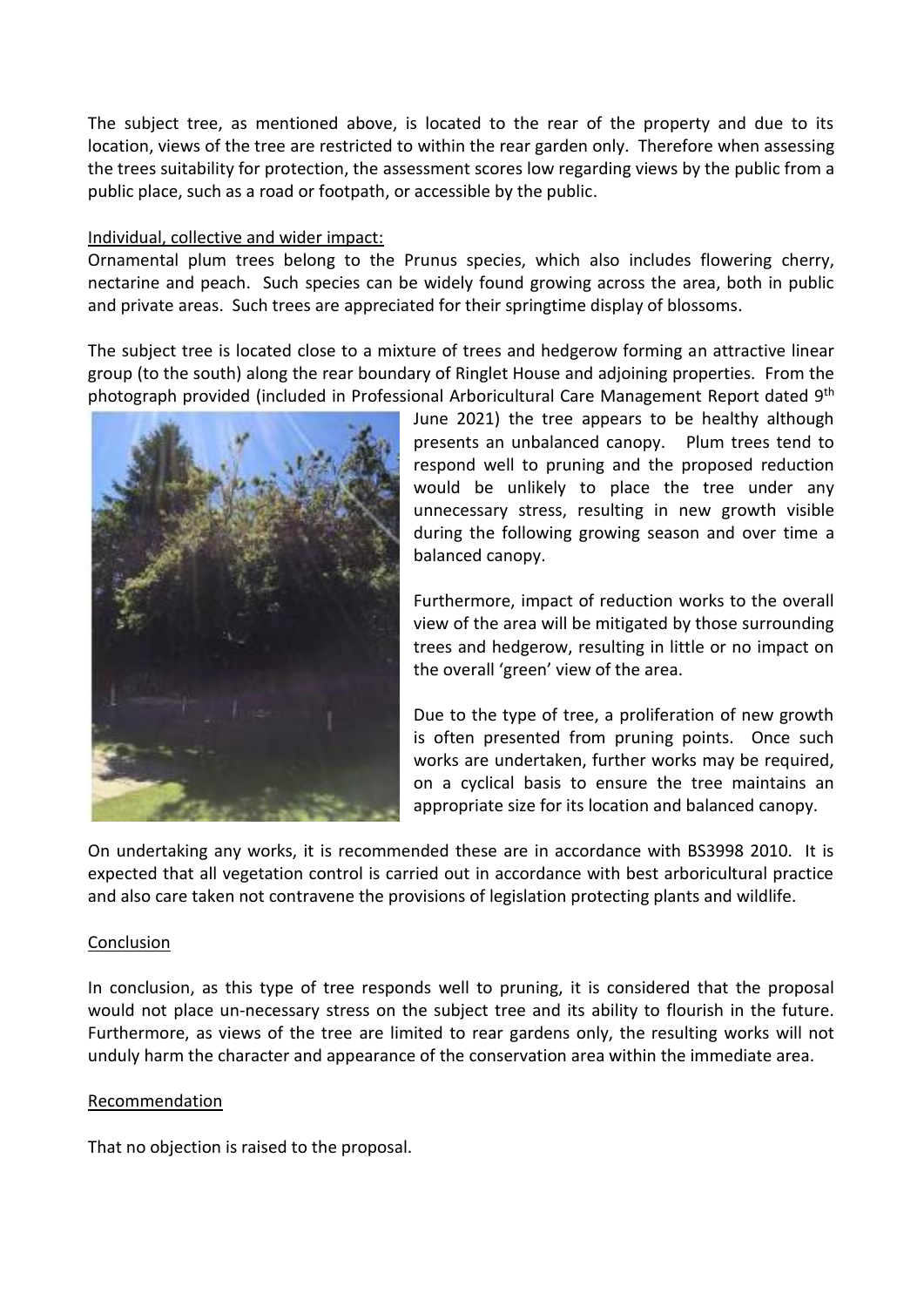# BACKGROUND PAPERS

Application case file.

For further information, please contact Lee Robinson on extension 5821.

All submission documents relating to this planning application can be found on the following websit[e www.newark-sherwooddc.gov.uk.](http://www.newark-sherwooddc.gov.uk/)

**Lisa Hughes Business Manager – Planning Development**